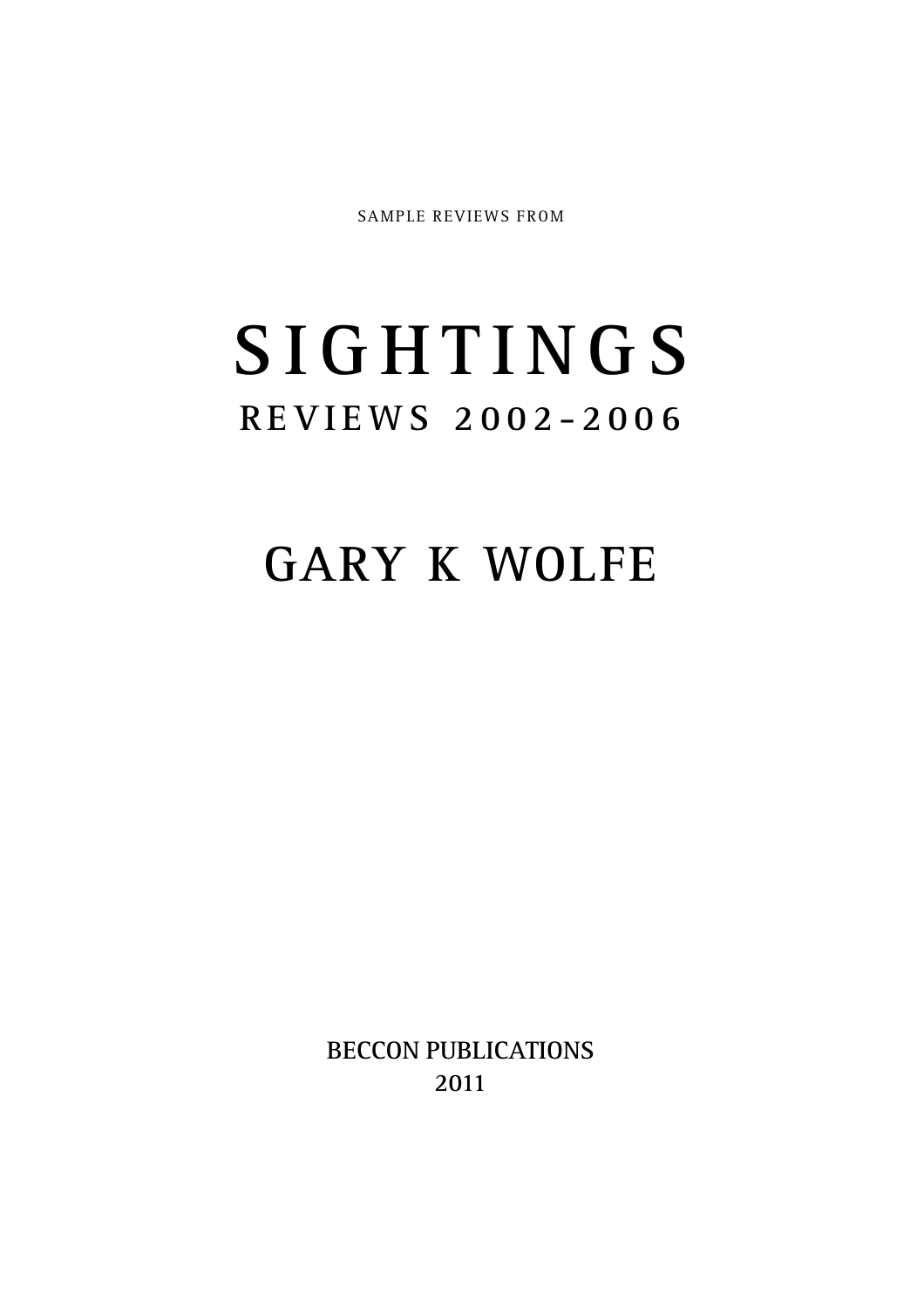**~~ November 2002, Locus #502 ~~** *Light* ~ M. John Harrison *The Omega Expedition* ~ Brian Stableford *Evolution* ~ Stephen Baxter **\_\_\_\_\_\_\_\_\_\_\_\_\_\_\_\_\_\_\_\_\_**

**\_\_\_\_\_\_\_\_\_\_\_\_\_\_\_\_\_\_\_\_\_**

The problem with renaissances is that they lead to you expect everyone to start painting like Caravaggio, all at the same time. Over the last decade or so, there's been a good deal of discussion of a revival in British SF, and much of it has centered around the rediscovery of large-scale space operas and cosmic epics, newly informed by a degree of political and economic insight, cutting-edge hard SF speculation, and at least some awareness of matters of style and character. But of course many writers have been doing this sort of thing for decades – Brian Aldiss comes to mind, as does M. John Harrison – and not all of the newer writers are quite as revolutionary as the wave they are riding might seem to suggest. More important, as the three novels discussed below demonstrate clearly, the current renaissance is hardly of a piece, even though each of them demonstrates a kind of vitality and vision that somehow seems to lead veteran writers toward some of their best and most challenging work, while inviting younger writers to continually push the envelope. What these three works have in common is not perfection – that's another fallacy about renaissances, that they're loaded with masterpieces – but serious ambition, and this may be all that the current British revival is really about, anyway. It's enough to ask for.

When you talk to writers associated with this current renaissance, one name that most often comes up as a kind of spiritual godfather is M. John Harrison. Harrison's obsessive and obdurate characters have not won him an especially huge following in the States, and probably never will, even though sentence by sentence he is almost certainly one of the most skilled SF writers alive. Nor is he a writer whom one readily associates with the recent ballooning of hard SF space opera; his earlier venture into this territory, *The Centauri Device* (1974), was dark and witty enough to be counted as a classic in some quarters, but its very wryness seemed to signal such an impatience with the form that one almost suspected Harrison was glad to get it over with. Much of that wryness returns in *Light*, which among other things comments on many of the untested assumptions of space opera while combining it with a complexity of character and thought that recalls the verbal density of John Clute's *Appleseed* far more than the grand cinemascope adventures of Stephen Baxter or Peter Hamilton. At one point toward the end, he even seems to comment directly and mordantly on the hypertrophic ambitions of the revived form: "Suddenly everything was out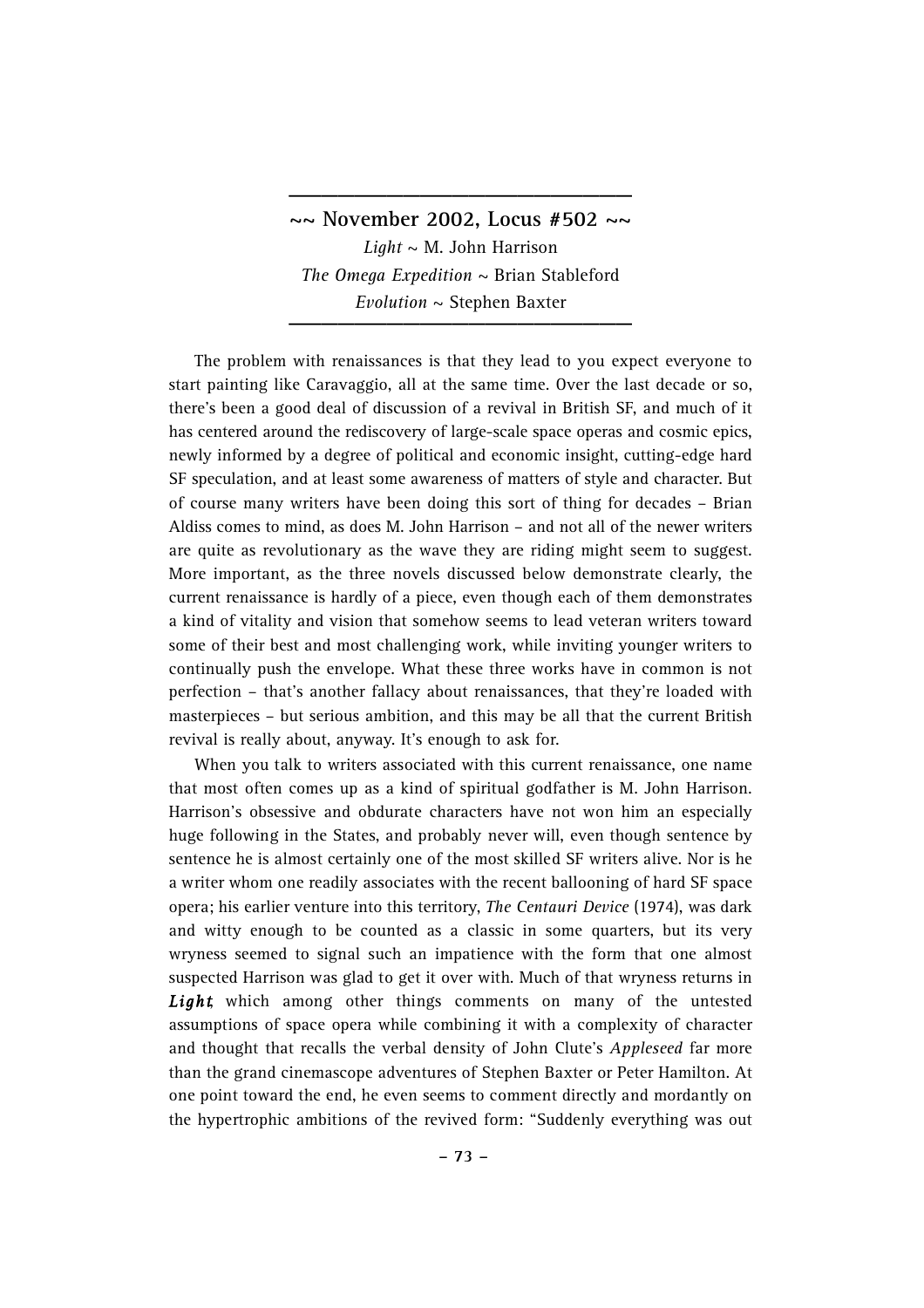of the box; every idea anyone had ever had about the universe was available, operating, and present". Amazingly, this comment actually makes some sense in context, but before we get to it we've got to make sense of what Harrison is up to with his assortment of murderous characters and multiple plot lines. It all makes terrific sense in the end, but it's not at all what we would expect from a novel which initially seems to be about an attempt to return defective merchandise for a refund.

The novel opens in 1999 on a note of radically understated brutality: Michael Kearney, who with his colleague Brian Tate is working to develop a new kind of quantum computer, returns with his date from a pre-millennium dinner party filled with fatuous conversation, and offhandedly kills her before returning to his work and, later, reuniting with his ex-wife Anna. We eventually learn that Kearney, although some kind of genius, has committed a string of such murders, usually together with his partner in crime Valentine Shrake, and that he has been haunted for much of his life by a terrifying apparition called the Shrander, whose head resembles the skull of a horse and who may be an actual manifestation of an alien presence. He also carries with him a mysterious pair of brown dice adorned with strange symbols, which he had stolen from the Shrander years earlier.

The main character in the second plot line, set some 400 years in the future in a spectacular region of space called the Kefahuchi Tract, isn't much more likeable than Kearney. Seria Mau Genlicher is a "K-captain", whose wasted body is wired into a spaceship that makes use of barely understood alien technology left behind by an ancient race that once inhabited the Tract, but for all intents and purposes she's a brutal space pirate who seems to think nothing of committing mass murder while attacking other ships – or even while sending a shipload of her own passengers out through the airlock on what turns out to be a misunderstanding. She's purchased a package of alien technology that doesn't seem to do anything at all except discharge white foam and ask for a "Dr. Haends", so she's tracking down Uncle Zip the Tailor, the gene-cutter who sold it to her. He explains that he doesn't give refunds, and that the real source of the package is Billy Anker, who can be found on the planet Redline. Tracked by a mysterious battle cruiser whose motives are unclear, Seria eventually locates Billy, with whom she begins to fall in love, making her acutely aware of her halfhuman status (there's a kind of implied and brutal parody of McCaffrey's *The Ship Who Sang* in these passages in which Seria at times literally becomes her ship).

The third narrative line is set in the dark metropolis of New Venusport (Harrison isn't averse to using familiar space opera settings like this, or like the goldrush settlement of Motel Splendido, where Seria finds Uncle Zip, but what he does with them is something else entirely). Tig Vesicle is a "new man", a member of an alien race unsure of its own origins, who runs a tank farm, one of whose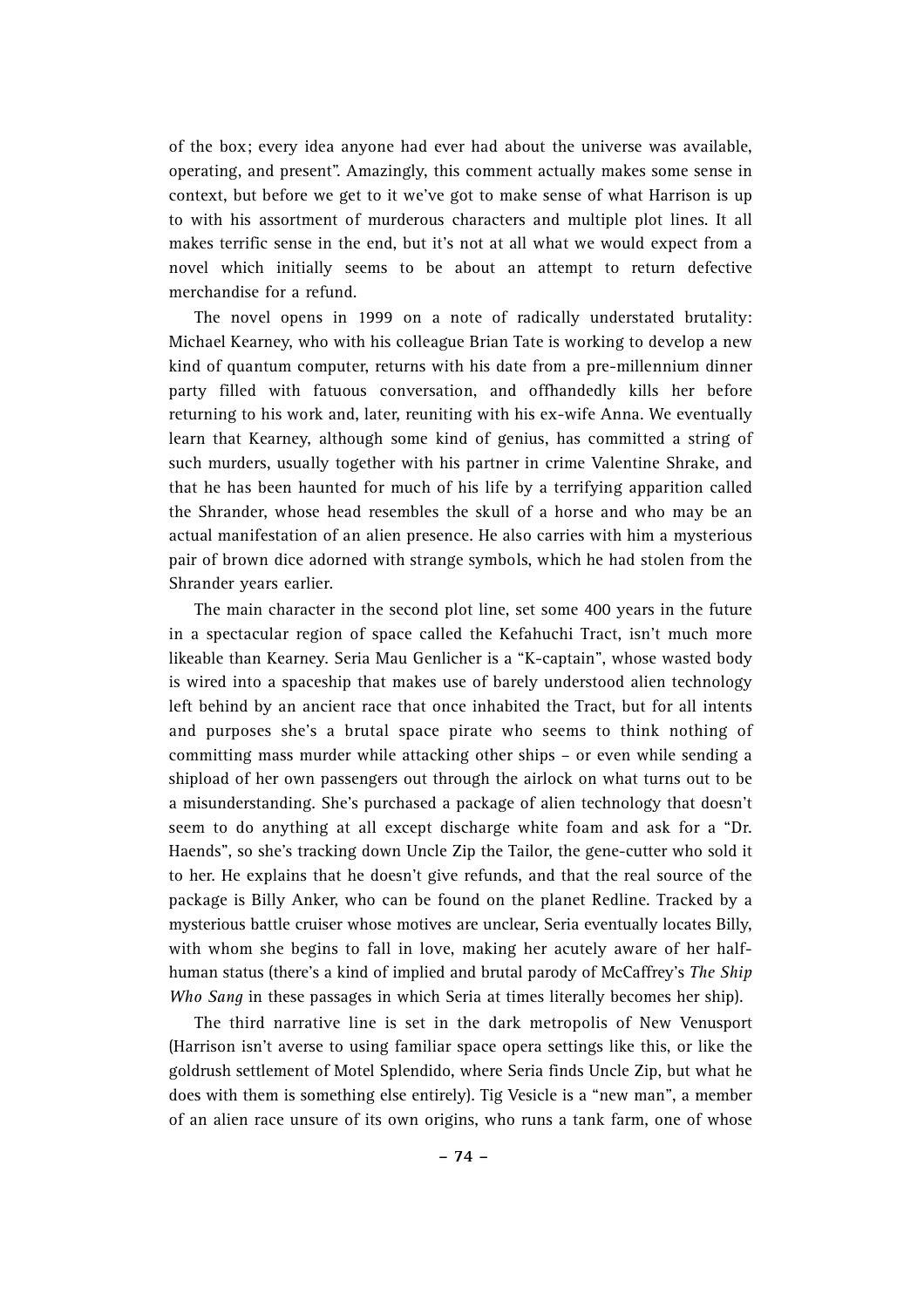inhabitants is Ed Chianese, a murder suspect who's being sought by a pair of intimidating gangsters called the Cray sisters (echoing one of England's own most famous gangster families). An attack on the tank farm releases Ed, who's haunted by his own mysterious apparition in the form of a giant yellow duck. Fleeing from both the Cray sisters and Vesicle – who caught him bonking his wife – Ed befriends a street person named Annie Glyph, through whom he meets Sandra Shem, a shadowy figure who runs a kind of psychic circus and who hires Ed to train as a "seer", a performer whose visions of the future are shared by the audience. Through Shem, he eventually learns to call into question virtually everything that has happened to him since being detanked. (It's characteristic of Harrison that this sort of Dickian reality-testing is hardly foregrounded at all until late in the novel.)

As each of these characters in flight struggles to discover what his or her life has meant, Harrison begins to weave together the various narratives in elegant and subtle ways. In 1999, Kearney overhears the words "Kefahuchi Tract" from a babbling schizophrenic; in 2400, we learn that the "Tate-Kearney transformations" had originally made interstellar travel possible and that Tate and Kearney are legendary figures; we learn that Ed had once known Billy Anker; we even learn the true identity of the Shrander, and the source of those mysterious dice. More important, perhaps, we learn that what began as Kearney and Tate's experiments in quantum computing has led to a radical revisioning of the nature of the universe, and to the worlds that Seria and Ed Chianese inhabit. The failure of Harrison's characters to fully understand themselves is brilliantly mirrored in their – and our – failure to understand the full plenitude of the universe, making this an unusually strong and even, for all its brutality, touching example of how character and physics can illuminate each other in the best hard SF. Light is likely to be one of the most rewarding and challenging novels of the year, and goes a long way toward explaining just what it is Harrison can do that other writers find so astonishing.

In Chapter 55 of *The Omega Expedition*, the fifth and final volume in Brian Stableford's vast panorama of future history which began back in 1998 with *Inherit the Earth* (or as far back as 1985, if one counts the nonfiction *The Third Millennium*, written with David Langford, which first sketched out this future history with its technologies of "emortality"), Stableford's narrator explains that "this is the kind of story whose digressions are far more important than its mere mechanics". Well, Brian, if we haven't figured that out by now, there's a good chance we wouldn't have made it to Chapter 55 in the first place. It's a telling comment in more ways than this, however, since it may help to explain why a series which contains some of the most compelling and richly philosophical speculation about the coming centuries, and about the role of death in human affairs, has so far apparently failed to achieve the kind of broad discussion that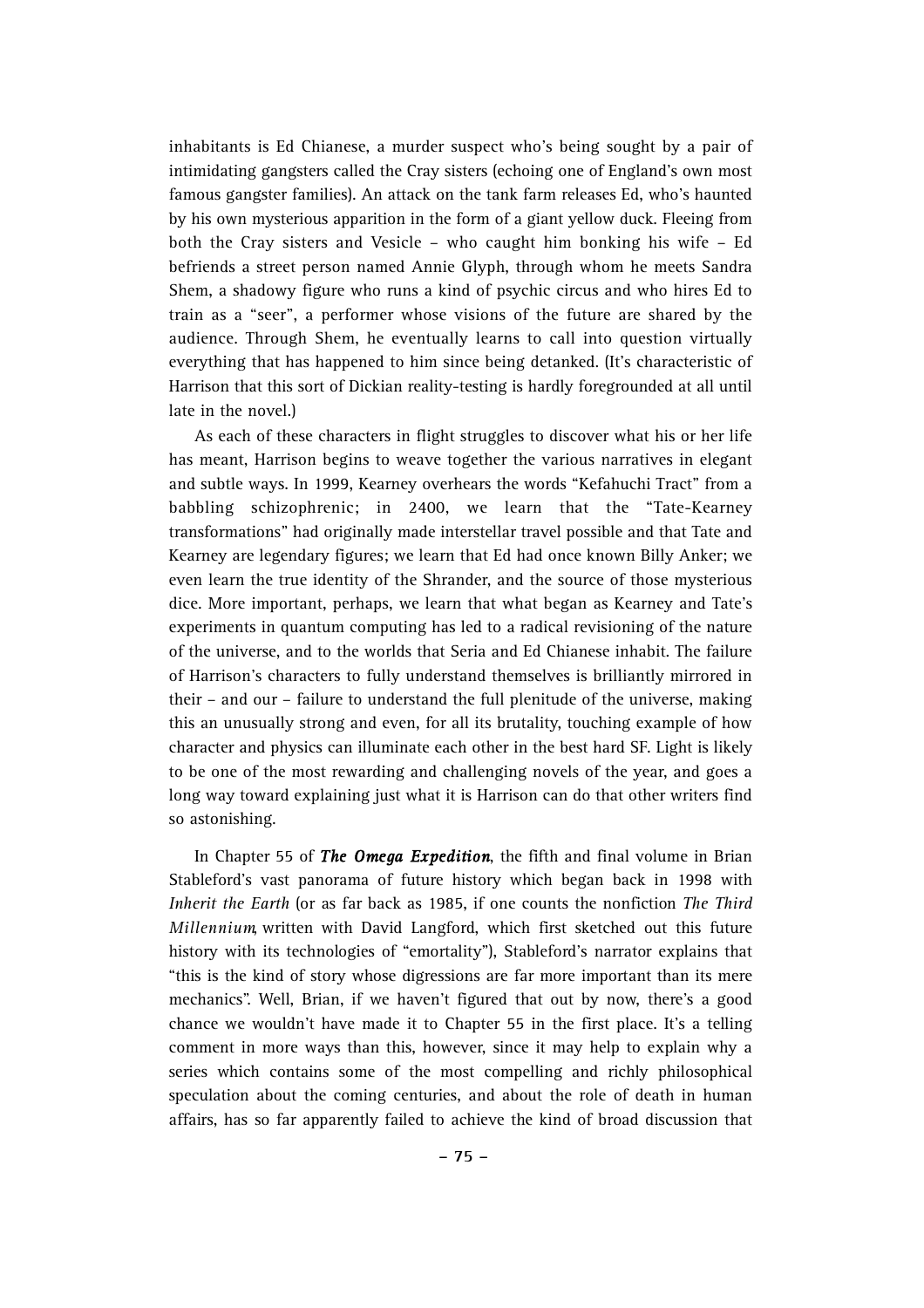almost immediately greeted such other ambitious projects as Kim Stanley Robinson's *Mars* trilogy. Stableford is unashamed about his view of SF as a platform for serious thought, but it's easy to slide from that view into the view that's it's a platform for treatises: the problem isn't the quality of thought, but the mode of its presentation. Stableford's various narrators (there are two here, Mortimer Gray from *The Fountains of Yo u t h* and Madoc Tamlin from *Inherit the Earth*) and speakers all have a disarming tendency to sound like Stableford in his professorial garb, while his other characters seem equally willing to sit still for lengthy disquisitions even when they're spaceship has just been hijacked or their lives are in immediate peril. The fact that the disquisitions themselves are presented with an admirable clarity of thought and style is beside the point: for better or worse, most modern SF readers would rather see the future than be told about it. In *The Fountains of Youth*, still the most successful novel in the series, a global catastrophe centered in the Coral Sea is portrayed with all the colorful resources of the best cataclysmic adventure fiction; here a similar geological event centered in Yellowstone is simply reported to us as something that happened 99 years earlier. The novel is less about events than about discussions of events.

Another problem is that the series itself has appeared in a more or less piecemeal fashion; as Stableford notes in a helpful introduction, they appeared as they were contracted. Thus, the chronological first volume, *The Cassandra Complex* (2001) was the fourth to be published, the second volume (*Inherit the Earth*, 1998) appeared first, the third volume *(Dark Ararat*, 2002) fifth, the fourth volume (*Architects of Emortality*, 1999) second, and the fifth volume (*The Fountains of Youth*, 2000) third. (People who own all volumes should go to their shelves right now and reshuffle them.) While most of these novels can stand pretty much on their own, this mismanaged chronology demands an extra effort on the part of readers seeking to piece together the cumulative development of the ideas in the series, and this is further complicated by the fact that *The Omega Expedition* is far less of an independent narrative, and draws heavily on characters and events from each of the earlier novels. Much of the purpose of Stableford's introduction summarizing the earlier volumes is to help us untangle all this – and indeed the novel itself lends a sense of unity and dramatic shape to the entire series that was not immediately clear before – but readers new either to the series itself or to Stableford's leisurely narrative methods might find this novel a confusing place to start.

None of these problems are immediately apparent in the novel's striking opening chapters, however. Sandwiched between a prologue and epilog in which Mortimer Gray (the scholarly narrator whose massive History of Death provided the story-within-a-story framework of *The Fountains of Youth*) describes the career of Adam Zimmerman, the twentieth-century financial genius whose obsession with mortality (stimulated by reading Heidegger) led to the massive funding of the earliest emortality research, the story proper begins in the voice of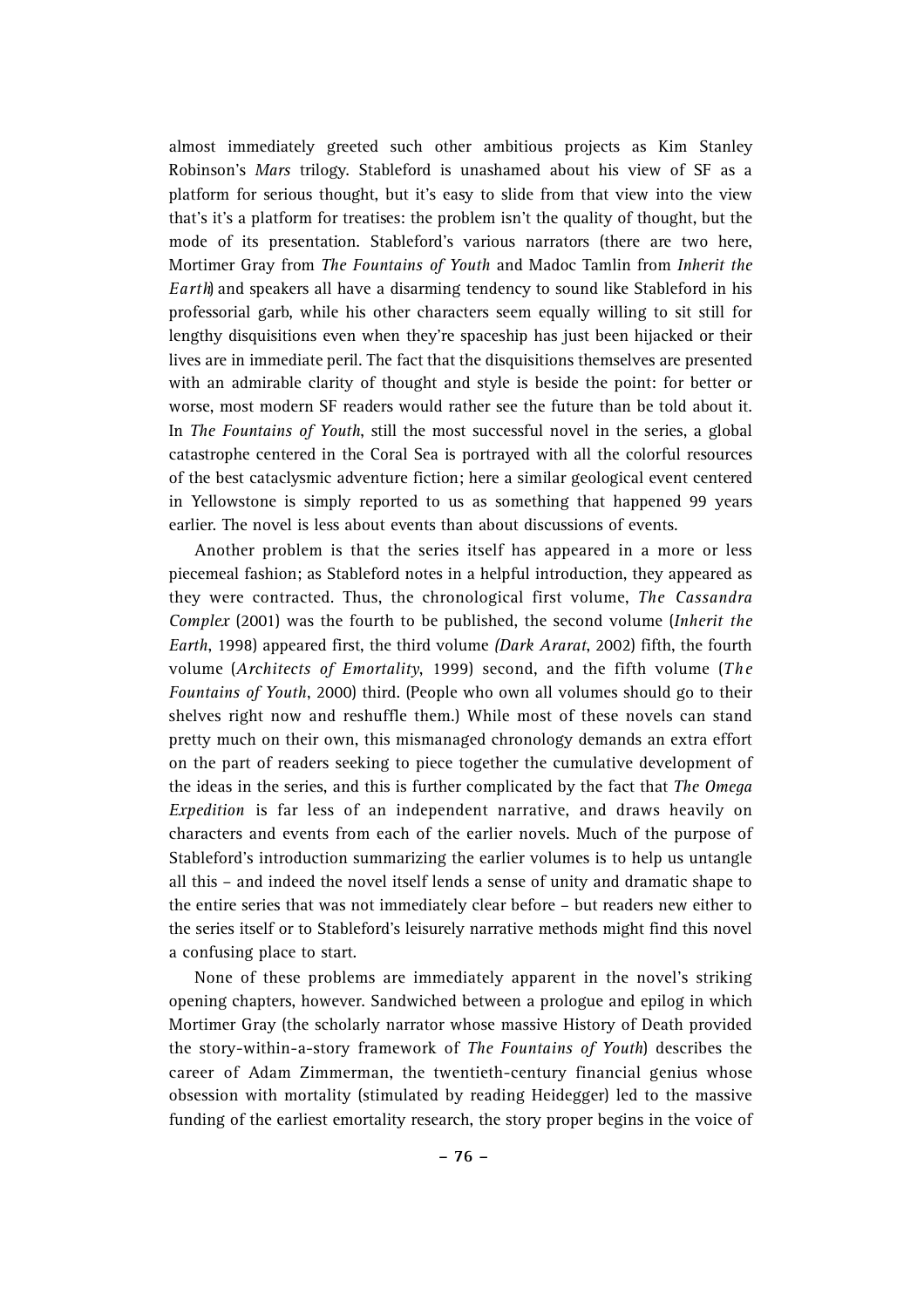Madoc Tamlin, who had been placed in suspended animation as punishment for a crime he cannot now remember. Tamlin, a 22nd century man who played a major role in Inherit the Earth, finds himself awakened in a space colony in the year 3263 for reasons that are not immediately clear to him. Many of these early chapters constitute an elegant and fascinating revisiting of the familiar "Sleeper Awakes" motif from early SF, but when Tamlin learns that the next sleeper scheduled for defrosting is a notorious serial killer named Christine Caine, the puzzle as to why they have been chosen deepens, as Tamlin forms an uneasy alliance with the only other person from the past with whom to compare notes. After discussions with several of the posthuman emortals who have revived them, it begins to seem likely that they are merely dry runs for the major effort at reviving a centuries-old corpsicle, the legendary Adam Zimmerman himself, who has attained near mythic status among the emortals.

Not long after Zimmerman is thawed, however, it becomes clear that no one is exactly sure who ordered the revivals or why. Soon he, along with Tamlin, Caine, members of a delegation from Earth to attend Zimmerman's awakening (including Mortimer Gray, who wants Tamlin to become a history professor), and a few of the emortals in charge of the revival process find themselves kidnapped by unknown agents and trapped aboard an archaic space ark named Charity. They suspect that they may be pawns in a brewing war between the outer solar system colonies and Earth, but eventually learn that the war is much broader, older, and more complex than that, and involves disputing factions of AMIs – Advanced Machine Intelligences – who have engineered past catastrophes on Earth and are divided over the question of whether to permit the posthuman race to survive at all. Tamlin eventually realizes the true reason he and Caine were revived, and learns much more about the AMIs during a visit to a hyperreal fantasy palace of someone calling herself the Snow Queen, but increasingly the novel begins to depend on allusions to earlier works in the series, and increasingly the narrative is virtually halted while lengthy arguments are presented to Adam Zimmerman (regarding what he should do with his new godlike life) and to the AMIs themselves (regarding why humanity should be permitted to survive). Almost certainly, these various arguments and briefs constitute the intellectual heart of the book, and they are at times deeply impressive and thoughtful. Like the Asimov of the *Foundation* stories, or like the more idealistic utopianists of an earlier era (an era that Stableford knows well), Stableford seems to believe that an SF novel can fundamentally be about characters talking at length, and talking in pretty similar voices, as long as what they talk about is compelling and intelligent enough. SF is really, finally, only about the dramatization of serious ideas, and serious ideas are what SF readers want. Isn't it pretty to think so?

If Stableford feels it necessary to explain the importance of his digressions, Stephen Baxter seems to think he has even more basic explaining to do. "This is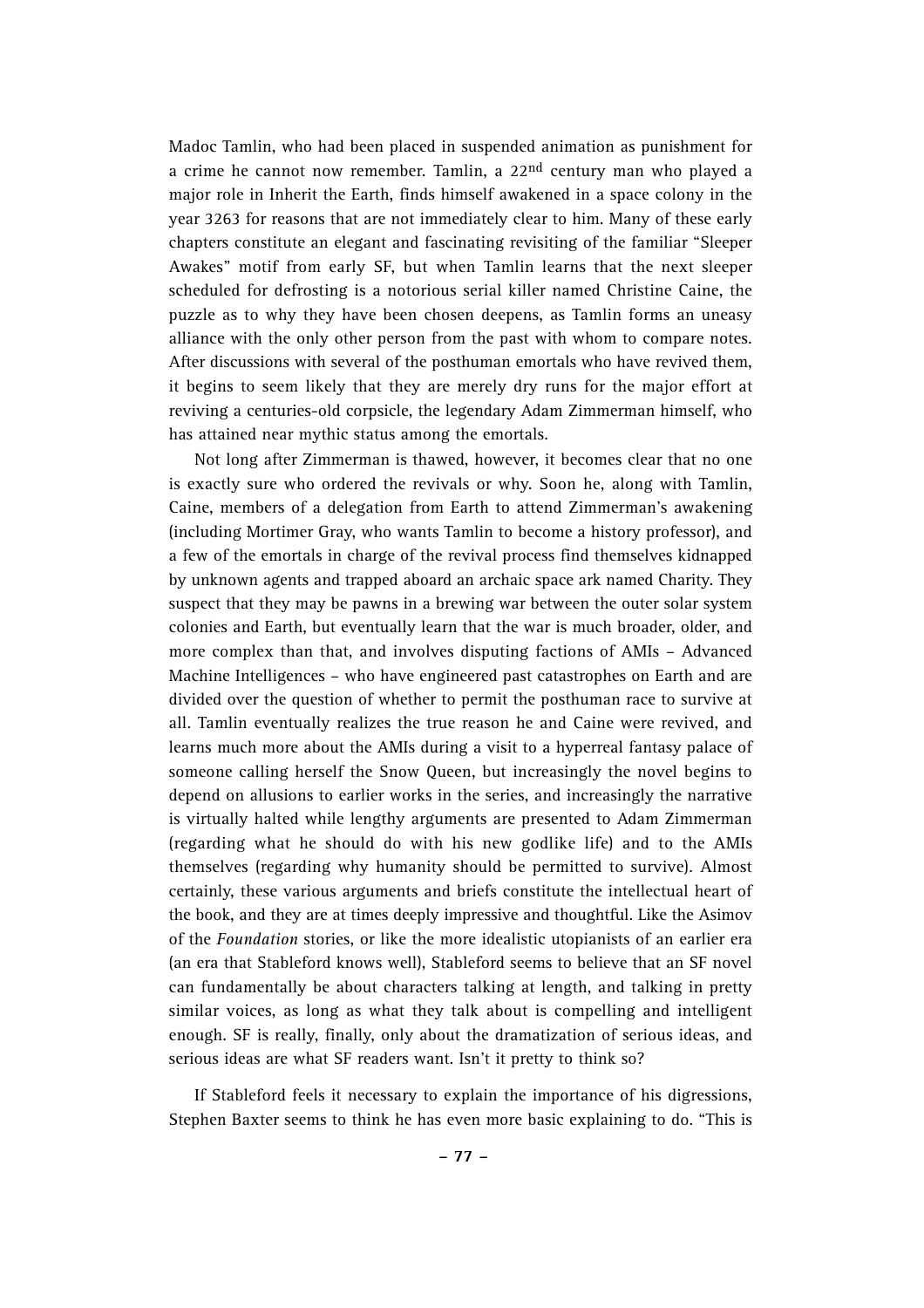a novel", he helpfully points out in a brief afterward to his Darwinian epic *Evolution*, and that he feels a need to make this claim at all – it ought to be selfevident after some 700-odd pages – raises one of the more interesting aesthetic problems of what might be called the Stapledon/Clarke axis of evolutionary SF. Baxter is concerned that his work not be read as a textbook on evolution, although how anyone over the age of ten could mistake for nonfiction a tale that begins with a scruffy little mammal named Purga dodging dinosaurs and ends some half-billion years in the future, long after the extinction of humanity, is beyond me. I suspect that what Baxter is concerned about is that for long stretches of its narrative – in fact, for most of its narrative – *Evolution* doesn't really look much like a novel. At times it does sound like the textbook that Baxter disclaims, at other times like the longest wall caption ever written for a museum diorama, at other times like a Calvino-esque series of truncated beginnings of novels (but without the postmodern game-playing), at still others like a collection of linked novellas on evolutionary themes. There was a time when a book like this might have been called a pageant, a grand procession of spectacular tableaux illustrating a vast organizing theme – and here's where that Stapledon/Clarke aesthetic problem comes in: namely, how to contain such cosmic perspectives within the framework of a narrative form that traditionally demands such mundane concessions as reader identification, plot-like continuity, and suspense.

Stapledon himself didn't seem to move much beyond the technique of the medieval dream-vision, offering a fairly transparent point-of-view character (*Last and First Men* basically channels a far-future narrator through the mind of a contemporary), while Clarke made use of more Wellsian resources to move his point-of-view character around in space and time (a technique which Baxter himself has used in novels like *Ring* and *The Time Ships*). A third technique – employed in *Evolution* – involves greater risks: namely, abandoning the central point of view altogether in favor of a succession of viewpoint characters, often linked in only the most tenuous ways. This works fine when these characters are contemporary scientists like Joan Useb and Alyce Sigurdardottir, a paleontologist and a primatologist whom we're introduced to in the prologue and several interchapters, while they're en route to a save-the-world conference in Australia in 2031. It gets more problematical when we're dealing with little Purga some 65 million years ago, a creature which barely has anything resembling consciousness, let alone the self-awareness which a name inevitably implies. (In the second chapter, Baxter moves the action all the way back to Pangaea in 145 million BP, assigning names like Listener and Stego to his primitive ornitholestes and even crediting them with motives such as revenge and competition over leadership.) Later, we meet early primates Plesi and Noth, named after their species designations, and for a time we're led to suspect that what Baxter, perhaps the most cosmologically-minded of contemporary SF writers, really wants to do is to write animal stories. (He's already demonstrated a fondness for mammoths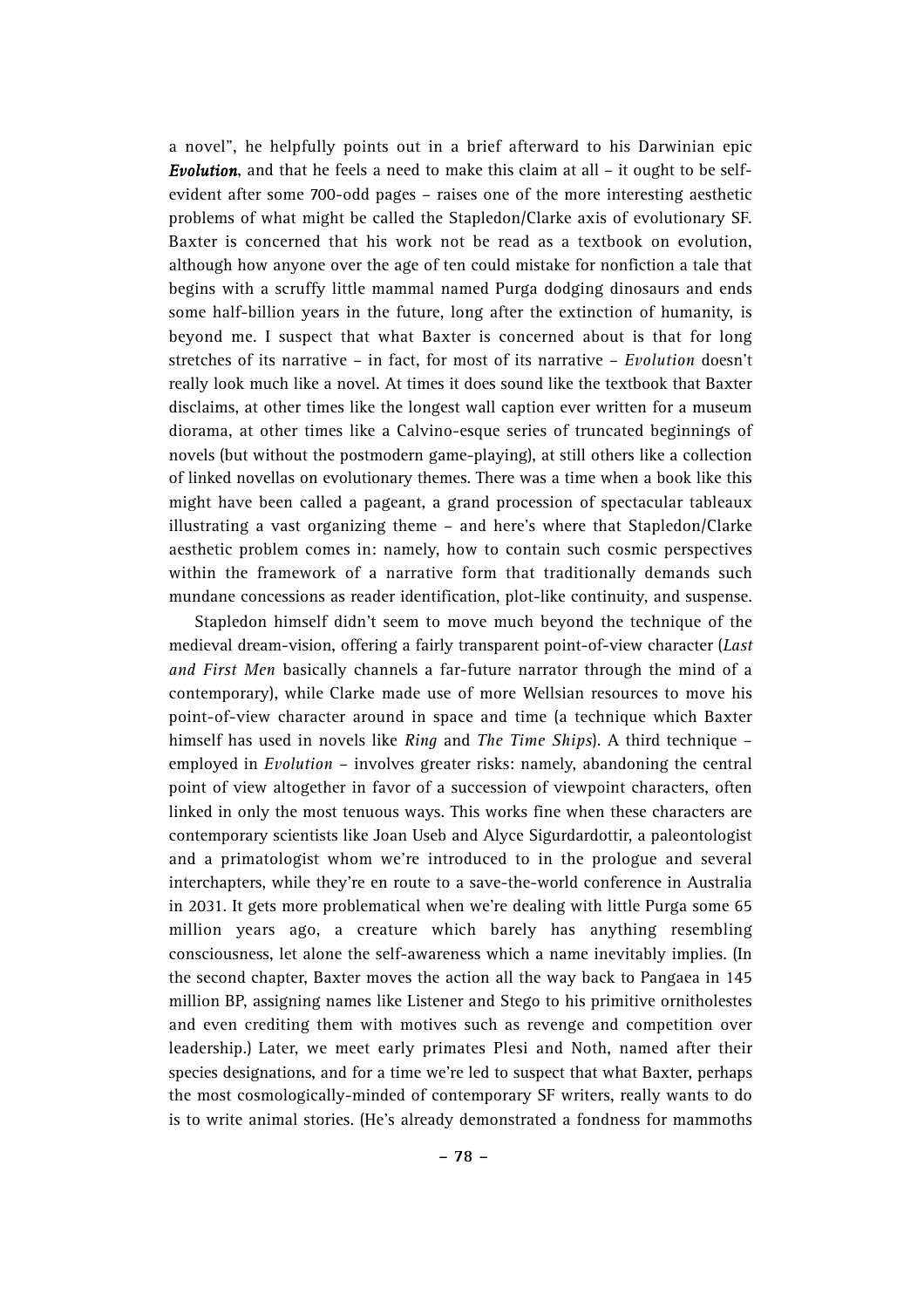in his earlier fiction.) As a kind of counterweight to this impression, Baxter seems to go out of his way to emphasize the violence and general grottiness of prehistoric life: these are indeed animal stories, but they're animal stories with lots of brutal sex and frequent disembowelments.

Even the comet that destroys the dinosaurs is given a name here – the Devil's Tail – even though it's clear there was no one around to name it, and the description of the disaster itself sometimes resorts to disarmingly inapt comparisons that suggest Baxter sees his main audience as complacent Californians (the crater was the size of L.A., we are told, and the seismic effects that followed were a lot worse than the San Francisco earthquake), but these are minor quibbles in what amounts to the first and most spectacular of Baxter's setpieces: the description of the comet strike is exactly the sort of thing Baxter is best equipped to handle, and it goes a long way toward making up for the illustrative mammal tales that make up the bulk of the first half of the book. Following the dinosaur extinction, the narrative jumps ahead a few million years in each chapter, describing episodes that purport to outline something like the history of consciousness (even though there are sidebars about crocodiles and birds, the title *Evolution* really refers to the evolution of mammals). Sometimes these chapters take on the aspect of miniature nature epics, such as an account of the monkey-like creature called Roamer who, around 32 million BP, becomes trapped on a natural raft formed during the flooding of the Congo River and somehow survives a transatlantic crossing to initiate the recolonization of the Yucatan peninsula; if this sort of shaky speculation sounds like Kon-Tiki for monkeys, it still makes for a fitfully compelling survival tale.

All this happens in a section of the book with the overall title "Ancestors"; when we get to the section called "humans", which begins in Kenya a million and a half years ago, paleontological speculation finally begins to give way to anthropological speculation, and something resembling novelistic motivations and relationships begin to come into play – although here as well, Baxter is fairly bold in attempting to dramatize key moments in the history of intelligence with unlikely iconic figures. The most striking chapter in this section is also the most science fictional, as Baxter offers us a character called Mother, a kind of mutant genius of circa 60,000 BP who almost single-handedly gives rise to many of humanity's greatest achievements: causal thinking, the discernment of patterns in nature, weapons, religion, personal names, art, and – not least, perhaps – tattoos. Another sea adventure tale, a bit more convincing than the story of Roamer, involves two brothers in Indonesia who invent the outrigger canoe and discover Australia. The confrontation of Neanderthals and humans is dramatized rather touchingly in an episode about a lost girl saved by a mysterious "old man", and later sequences dramatize the earliest kings, the development of beer, and the invention of agriculture. The historical sequences effectively culminate in a rather nicely self-reflexive – but otherwise quite irrelevant – chapter which deals with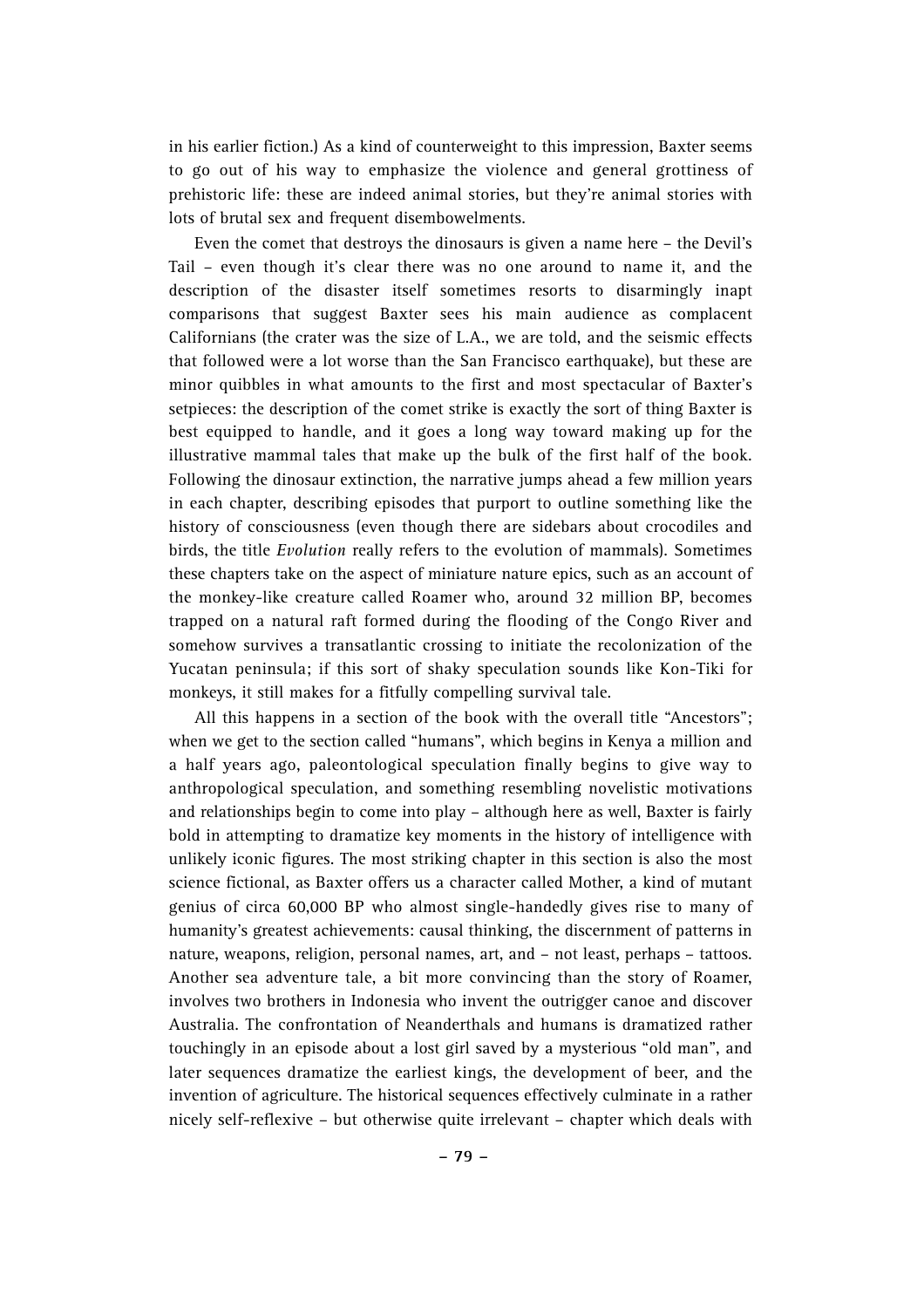the discovery of archaeology in the late Roman Empire.

When the novel finally works its way up to the near future, with that global salvation conference in Australia and our reasonable expectations of a more continuous narrative, things begin to fall apart rapidly. The conference itself is disrupted by a band of terrorists, and the nearby volcano Rabaul (in Papua New Guinea) explodes in the largest volcanic event in some 1500 years. With earth facing another geological cataclysm, the point of view briefly shifts to Mars, where little robots are busily trying to terraform the planet. Then, abruptly, we're in the final section, "Descendants", which begins with a brief tale of soldiers awaking from a cold sleep into an indeterminate but apparently posthuman future. This in turn gives way to a sequence set some 30 million years from now, when rats begin to dominate the environment and humanity's descendants have begun hiding out again, having lost all language and culture. There are even mole-people, much like Wells's Morlocks. Finally, even this gives way to a dying earth scenario some half-billion years from now, featuring another scruffy little character named Ultimate, not much more sophisticated than Purga way back at the beginning of the narrative. These final chapters are deliberately Wellsian in tone, and the tone is one of despair and decay. Individually, these sequences – like many of the sequences in the novel – can achieve a genuine sense of cosmic pathos, but they remain scenes in a pageant, barely held together by much more than an extremely broad theme. Ironically, although Baxter seems to want to portray humanity as merely the latest player in a long and brutal story, his decision to end the upward thrust of evolution in the near-term future tends to reinforce the old anthropocentric notion of homo sapiens as the crown of creation, and his anthropomorphizing of more primitive creatures reinforces this. When, in a brief epilogue, Baxter returns us to the 2031 cataclysm and the scientists who seem meant to provide an anchoring point of view for the whole novel, the sense we get is not merely one of pathos, but of irrelevance. Maybe that's the point. We emerge from the novel as from a darkened museum corridor, and half expect to see lines from "Ozymandias" engraved as an epilog.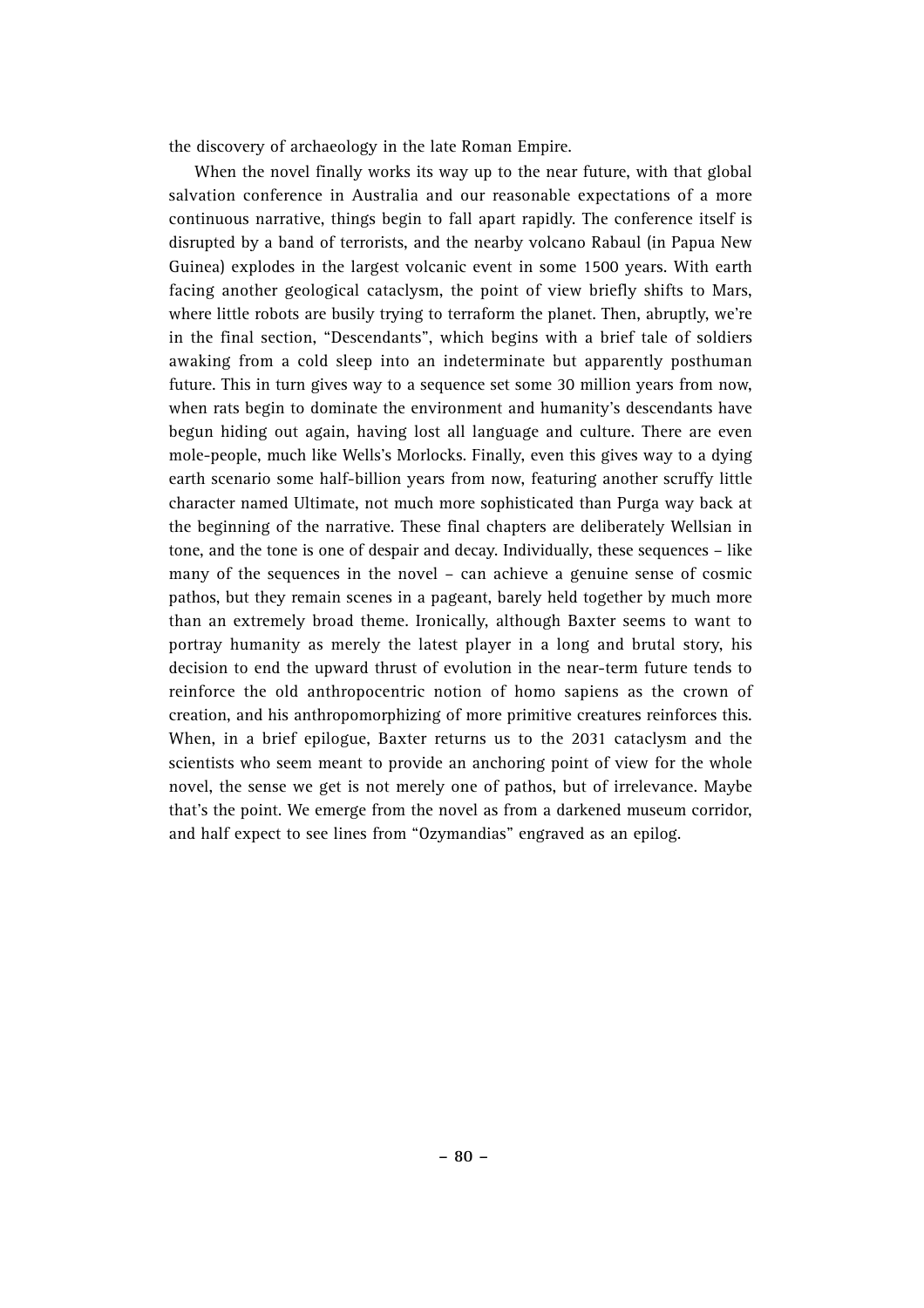**~~ June 2004, Locus #521 ~~** *Mortal Love* ~ Elizabeth Hand *Flights: Extreme Visions of Fantasy* ~ ed. Al Sarrantonio *The Twentieth Century*  $\sim$  Albert Robida, trans. and introduction by Philippe Willems, ed. by Arthur B. Evans

**\_\_\_\_\_\_\_\_\_\_\_\_\_\_\_\_\_\_\_\_\_\_\_\_\_\_\_\_\_\_\_**

Revolving around the center of Elizabeth Hand's hypnotic new novel *Mortal* **Love** is a painting with the wonderfully mysterious title "The Dog Has Not Jumped Down Yet". A small canvas crowded with figures, its ominous depiction of an uncompleted act with potentially catastrophic consequences and its provenance as the work of a murderous Victorian madman almost inevitably suggests the work of the real Victorian madman Richard Dadd, and it serves as a provocative icon of much that Hand seeks to accomplish in what is almost certainly her finest novel to date, helping to unpack stories within stories, to suggest that the disturbed visions of outsider art may grant a kind of access to hidden realities, and to unite the multiple narrative lines that include a meticulously-researched portrait of the erotically-charged Victorian subculture revolving around the Pre-Raphaelites and Swinburne, a contemporary tale of an American critic and journalist obsessed with a mysterious lamia-like woman in London, and the first-person narrative of an orphaned descendant of a famous American illustrator in an eccentric mansion on an island off the Maine coast. There are even a few links to earlier Hand novels such as *Waking the Moon*, but *Mortal Love*, despite its settings in what by now has become the familiar Hand territory of Maine and Camden Town, London, is very much its own considerable achievement, and one that moves Hand's work into the territory of John Fowles and A.S. Byatt without sacrificing the rewards of material fantasy.

We first encounter the painting when Daniel Rowlands, a Washington-based critic in London to work on an ambitious book expanding the ideas of de Rougemont's *Love in the Western World* and focusing on Tristan and Iseult legends, is staying in Camden Town with his musician friend Nick Hayward. There he meets, is immediately smitten by (and is just as immediately warned about by Nick) an intense and compelling woman named Larkin Meade, who seems to know far more details about the lives of the Pre-Raphaelites and their circle than seems likely from contemporary study, but who seems to have only vague memories of her own life. She offers to show Daniel some forgotten Burne-Jones drawings in an obscure gallery in Chelsea – once the home of the "Greater Outer London Folk-Lore Study Society" – which also contains the dog painting by the notorious Jacobus Candell.

As Daniel's self-destructive obsession with the mysterious Larkin begins to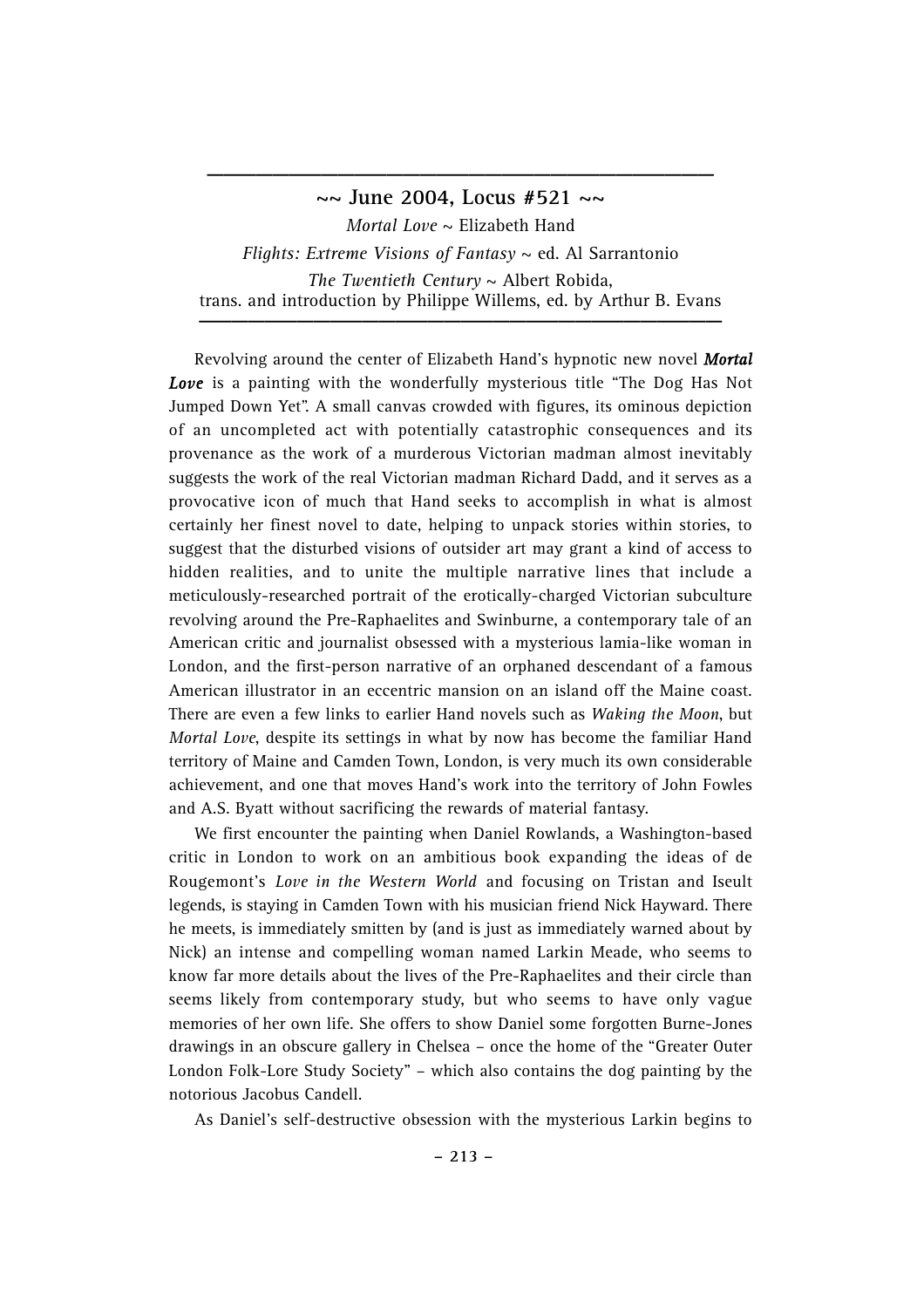consume him, other seemingly unconnected narrative lines unfold in different times and places: in the 1870s, a Victorian physician named Learmont is distressed to receive a letter from a German colleague describing an female patient who claimed her name was Isolde and who had apparently died in a fire; the poet Swinburne is led to meet Candell in an ancient lane in London, where he is given a glimpse through a wall of a brilliant green world; the young American painter Radborne Comstock (who would later become a famous illustrator) visits London in 1883, where he attends a meeting of the Greater Outer London Folk-Lore Study Society (and on his way briefly encounters a phrenologist named Dr. Juda Trent) and is offered a position by Learmont at his remote mental asylum in Cornwall (where one of the patients turns out to be Candell, and another a strange woman named Evienne Upstone); Comstock's grandson Valentine narrates his childhood experiences growing up in that house in Maine, where he began to create a fantasy world of his own through his drawings and stories.

Almost immediately, though, Hand begins to weave these narratives together in ingeniously complex ways: Daniel and Larkin attend a party at the home of Learmont's descendant, a pharmaceutical magnate who is also a collector of outsider art; Valentine Comstock learns from his brother that the same Learmont has made a generous offer for one of their grandfather's paintings and that he is expected to transport it to London (where he also chooses to stay with his friend Nick Hayward); Daniel meets in contemporary London a therapist named Juda Trent, who tries to save him from the effects of his affair with Larkin Meade – and warns him that neither she nor Meade are exactly human. While all these narratives are knit together by the recurrence in different times and places of various paintings, books, journals, and letters, what lends the narrative its intense forward thrust are Hand's brilliantly compelling characters. Larkin Meade may well be her most successful creation to date, and both Daniel and Radborne Comstock gain pathos and credibility by their sheer unwillingness to accept that they are marginal players in a vastly more mythic narrative. Most of all, Hand manages to sustain her characteristic tone – which might best be described as a mix of immanence and imminence – more successfully than ever, giving the novel something of the pace of a romantic thriller (and she is not averse to sending the romantic imagery right over the top, especially in the sequences set in remote Cornwall). It is at time the tone of a madman's painting like "The Dog Has Not Jumped Down Yet" (which turns out to be derived from a Cornish legend), with its sustained feeling that something huge is in the works which we cannot possibly understand, but it is also the passionate and sexy tone of someone who knows there are other worlds in both body and mind, and that art, even the hermetic art of the mentally disturbed, is our best shot at glimpsing them. With *Mortal Love*, Hand's dog has landed.

By now I think it's OK to stop throwing spitballs in the back of Miss Tarrant's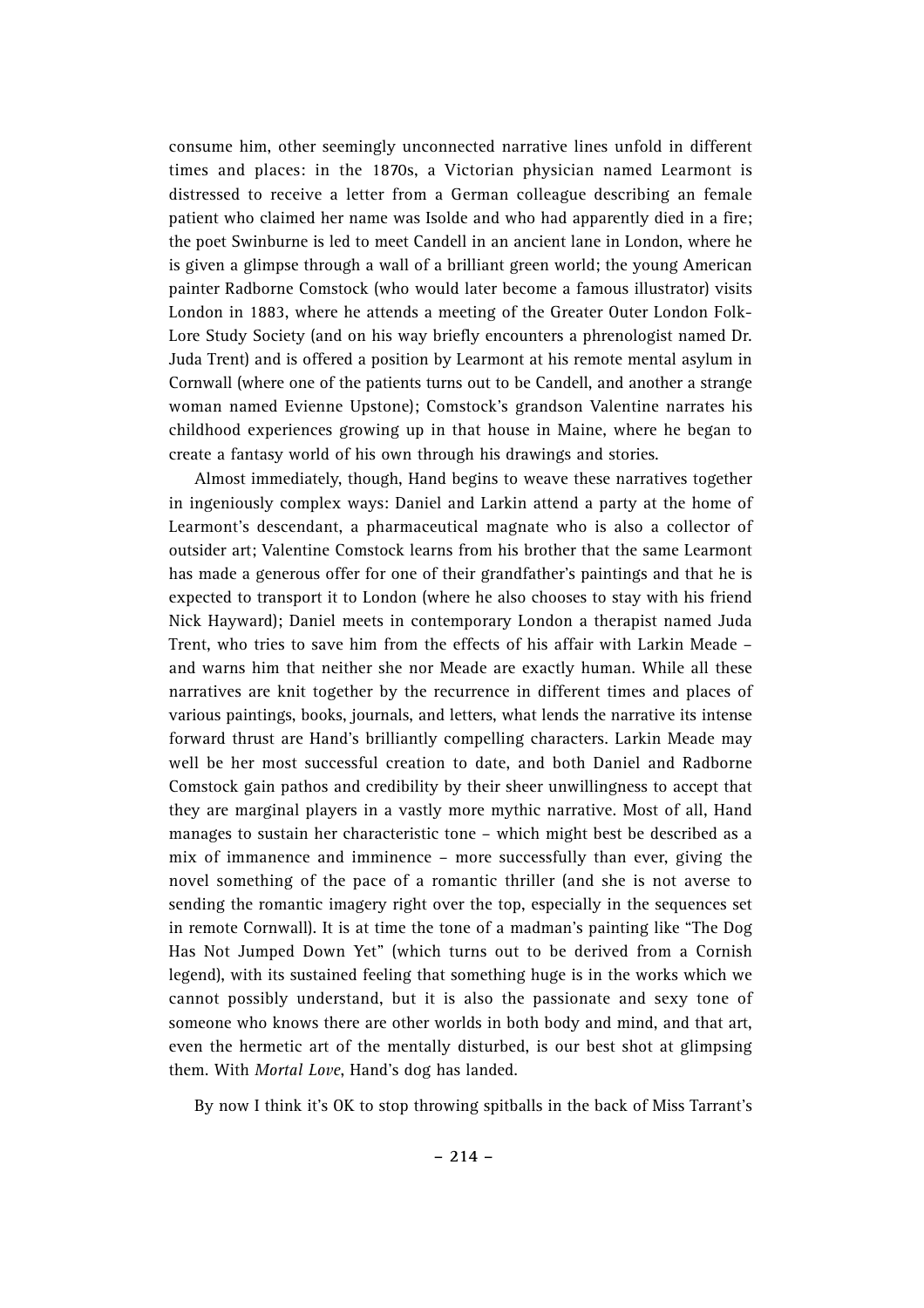classroom. Kay Tarrant, of course, was the famously prudish assistant editor of John W. Campbell's *Astounding*, and the priggish sensibility she is said to have enforced for years may well have contributed, at least in some small measure, to the field's ongoing need to transgress itself, first with things like the New Wave and Ellison's *Dangerous Visions* anthologies and later with almost any movement that had "punk" somewhere in its name. Al Sarrantonio, generally a fine anthologist, has made something of a career out of proclaiming such Dangerous Visions-style transgressions, first with the horror anthology 999, then with the science fiction *Redshift*, and now with *Flights: Extreme Visions of Fantasy*. ("Extreme", also a descriptor of the earlier volumes, seems to have replaced "dangerous" as the au courant market-segment hook, so we also now have extreme sports, extreme makeovers, and for all I know extreme frozen foods, and why should fantasy be any different?) Sarrantonio lets us know that his contributors were encouraged to write their stories "without restrictions of any kind", as though some latter-day Miss Tarrant has still been terrorizing the likes of Neil Gaiman or Gene Wolfe or Robert Silverberg (which doesn't seem to me very likely, but then no one ever likes to think the revolution has already happened). There are a good many treasures among the 30 stories assembled here, but there are a few spitballs as well, and the strongest stories are those in which the authors took to heart the second part of Sarrantonio's assignment – "to write really good stories" – while the few that self-consciously look for taboos to bust (such as those by Peter Schneider or Joe R. Lansdale) seem trivial by comparison. The only really startling aspect of contemporary fantasy demonstrated by the best of *Flights* is that it can be written this well, when it usually is not, even in this same anthology.

If I seem to be harping on this, I am, because there's some evidence that the "extreme" rhetoric is one of a number of concerns that I believe limit the effectiveness of what is in many ways a first-rate book. My other concerns are that Sarrantonio tends to return to the same stable of writers (about half the writers here also appeared in *Redshift*, for example, and almost as many in *999*), to look for marquee names, and to frequently return to horror as a kind of baseline sensibility. Sarrantonio's best principle of editing has less to do with barrier-busting than with two simple rules: (1) ask very good writers to contribute, and (2) ask a lot of them. Almost any group of thirty stories featuring some of the authors he has assembled here is nearly foolproof, and a good third of the contributions are quite strong. I've always thought the best way to read an anthology like this is to give it a bit of time to ripen – to set it aside after reading and, after a few days or weeks, see which stories continue to haunt. Reviewers' deadlines don't quite permit this, but it already seems apparent to me that several stories are easily likely to meet this test, and it will surprise no one to find that one of them is by Gene Wolfe. "Golden City Far", like Wolfe's *Knight*, is as much a commentary on the possibilities of fantasy as a compelling story in its own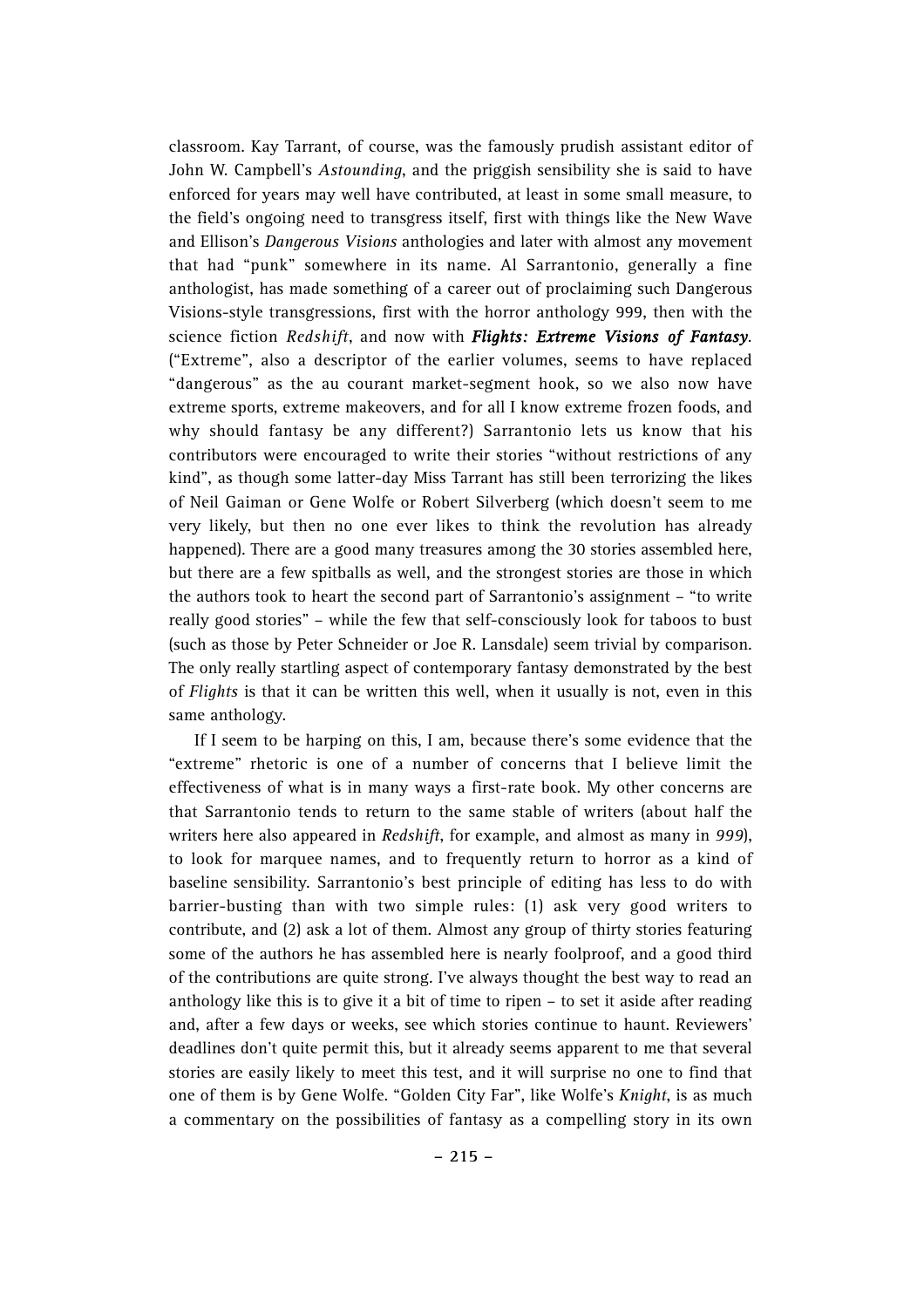right, concerning a schoolboy whose fantasy dreamlife begins to interpenetrate his reality in ways that result in a transformation inexplicable to his school counselors (who are portrayed in a wonderfully satiric way). Sarrantonio wisely places this at the end, since it comes as close as any story to touching upon the major themes and tropes that run throughout the rest of the book.

It is, for example, one of a number of stories that deal with children or children's tales, ranging from Sarrantonio's own disturbing but undeveloped fable of unwanted kids "Sleepover" (one of a number of tales that are essentially horror, as we shall see) to Kit Reed's "Perpetua", a surrealistic tale of a girl and her sisters surviving miniaturized in a giant alligator following some unspecified catastrophe (which may well be the most bizarre conception in the book). Some stories even specifically allude to children's literature: Neil Gaiman's "The Problem of Susan" examines (in a pointedly transgressive way) the sense of betrayal some readers experience with C.S. Lewis's Narnia books, while Dennis McKiernan's "A Tower with No Doors" revisits the Rapunzel tale and Patricia McKillip's "Out of the Woods" – another of the best-written tales, from a purely stylistic standpoint – touches upon material from both fairy tales and Arthurian legends. Joe R. Lansdale's "Bill, the Little Steam Shovel" and Peter Schneider's "Tots", on the other hand, are little more than stand-up schticks, the former spicing up a conventional children's tale with sex and profanity (but not nearly the masterfully sustained irony of Disch's "The Brave Little Toaster"), the latter depicting a subculture in which four-year-olds are trained to fight to the death in a parody of cockfighting; in both cases, we get the joke by the end of the first page. (Though it doesn't concern children, Larry Niven's short-short "Boomerang" is also a one-joke throwaway.)

As should be apparent from the fairy-tale motifs mentioned above, a fair number of the stories employ the pseudo-medieval settings that, for many casual readers, may seem a course requirement for modern fantasy. Robert Silverberg's leadoff story, "The Sorcerer's Apprentice", has the title character falling hopelessly in love with his gorgeous teacher, while Elizabeth Lynn's "The Silver Dragon" compresses an elegant tale covering generations of rivalry and revenge into the space of a short novella. Both are models of craftsmanship, but only the Lynn seems to engage fantasy conventions in an interesting way. Despite its literally tree-hugging New Age ending, Janny Wurts's "Blood, Oak, Iron" is also carefully crafted, a tale of an unwilling heir to a throne cursed by demon possession. Catherine Asaro's "The Edges of Never-Haven" shares much of this fantasy furniture – swordplay, demons, fortress cities – but adds a genuinely peculiar twist in its portrayal of a city built of curves in which a single straight line can summon horrible demons. Along with the tales by McKiernan and McKillip, these represent perhaps the most conventional fantasy settings in the book.

But, interestingly, that leaves most of the stories. It wasn't that long ago that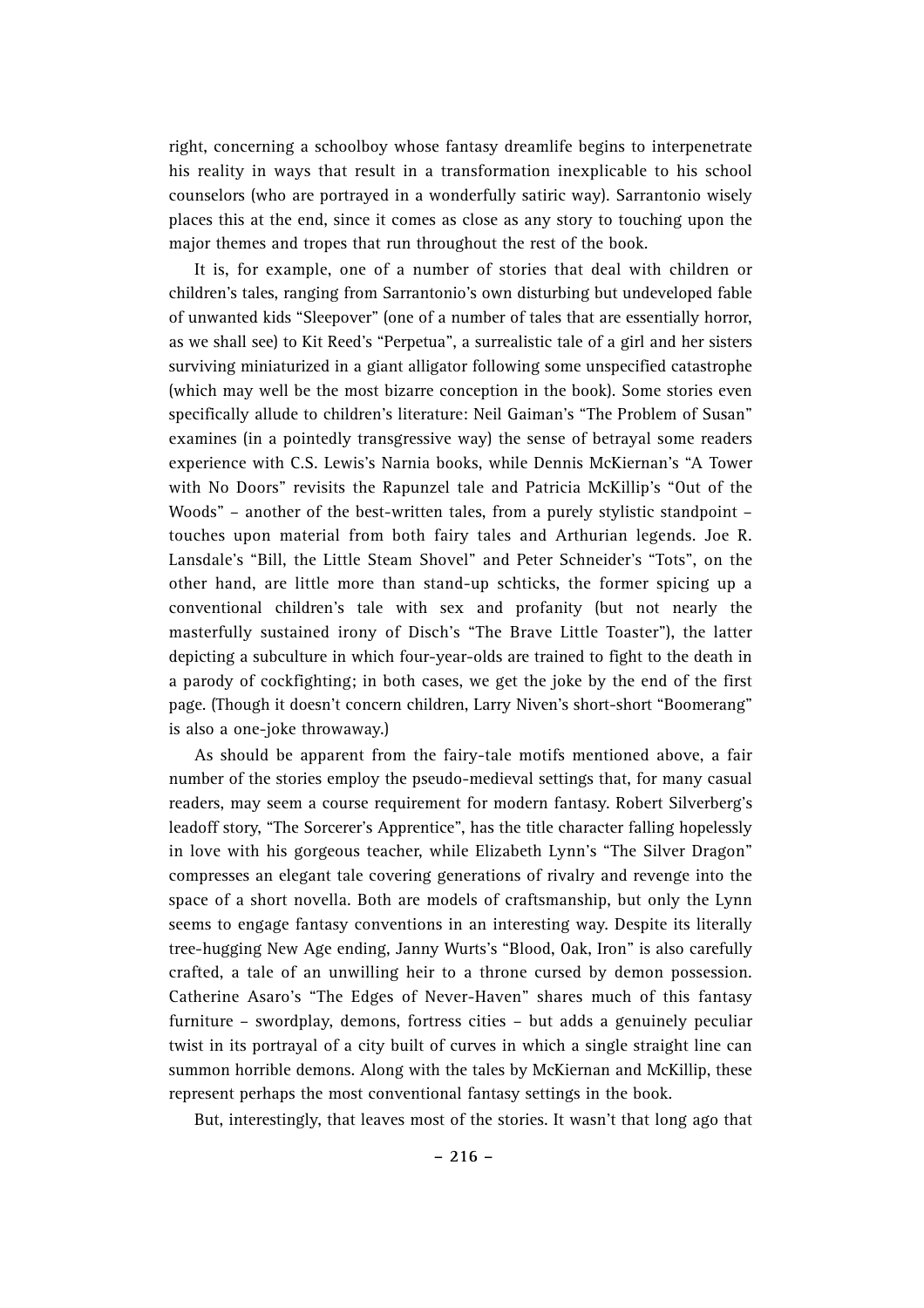fantasy tales with contemporary or urban settings seemed anomalies, and while that may still hold true for the trilogy-mongers, more than half the stories in *Flights* feature just such settings, and it's a notable strength of the anthology in that it shows how almost naturalistic description and fantasy can complement one another. Wolfe's is one of the most outstanding of these stories; another is Elizabeth Hand's "Wonderwall", which returns to the D.C. setting of *Waking the Moon* and, more importantly, to the theme of an immanent other world just barely glimpsed through cracks in reality and through works of art, in this case Rimbaud. Thomas M. Disch's "The White Man" is a comic/ironic depiction of cultural miscues, as a Somali family exiled to Minnesota seems to be faced with a vampire problem. A homeless man finds himself a secret master in Raymond Feist and Janny Wurts's "Watchfire", while a young black orphan has other people's dreams, both literally and figuratively, in Orson Scott Card's "Keeper of Lost Dreams". In "Jupiter's Skull", Jeffrey Ford effectively offers a kind of Borgesian take on the hidden magic shop motif, while Harry Turtledove plants an attractive vacationing elf in San Francisco at the beginning of the AIDs epidemic. (Are elves with AIDs supposed to be transgressive?)

Tim Powers's seedy northern California is the backdrop of "Pat Moore", a compelling tale of guilt, loss, identity, ghosts, and chain-letters, and Charles de Lint's Newford area is the locale of "Riding Shotgun", a tale on similar themes (both Powers's and De Lint's protagonists lost someone years earlier in car crashes) in which a guilt-ridden surviving brother learns, Capra-like, what might have happened had his squeaky-clean brother survived the accident instead; there's a certain tough-mindedness to the tale that distinguishes it from some other Newford stories. The mutability and vulnerability of identity, which may be a key theme in much modern literary fantasy, is also at the heart of David Morrell's "Perchance to Dream", an efficient thriller concerning a sleep-disorder therapist's strange new patient, and figures as well in Nina Kiriki Hoffman's weakly Sturgeonesque romance "Relations", about a spellcaster, accustomed to controlling others, who meets her match.

As I mentioned earlier, whether by his choice or the choices of his contributors, Sarrantonio anthologies still show a predilection for horror; there was a fair amount in *Redshift* and there's a fair amount here, not only in the tales by Asaro, Wurts, Morrell, Schneider, and Sarrantonio, but also in Terry Bisson's "Death's Door", which revisits the old death-takes-a-holiday saw with a new but not entirely pointed gruesomeness; in P.D. Cacek's haunted house tale "The Following"; in A.A. Attanasio's "Demons Hide Their Faces", with its dolorous hints of ancient Egyptian secrets; and especially in Neal Barrett, Jr.'s surreal grotesquerie "Tourists", in which the title characters are as disturbing in their own way as the village of deformed peasants they visit for entertainment. Joyce Carol Oates contributes a tale whose title is not quite reproducible here – it consists of a smudge followed by the subtitle "Six Hypotheses", the smudge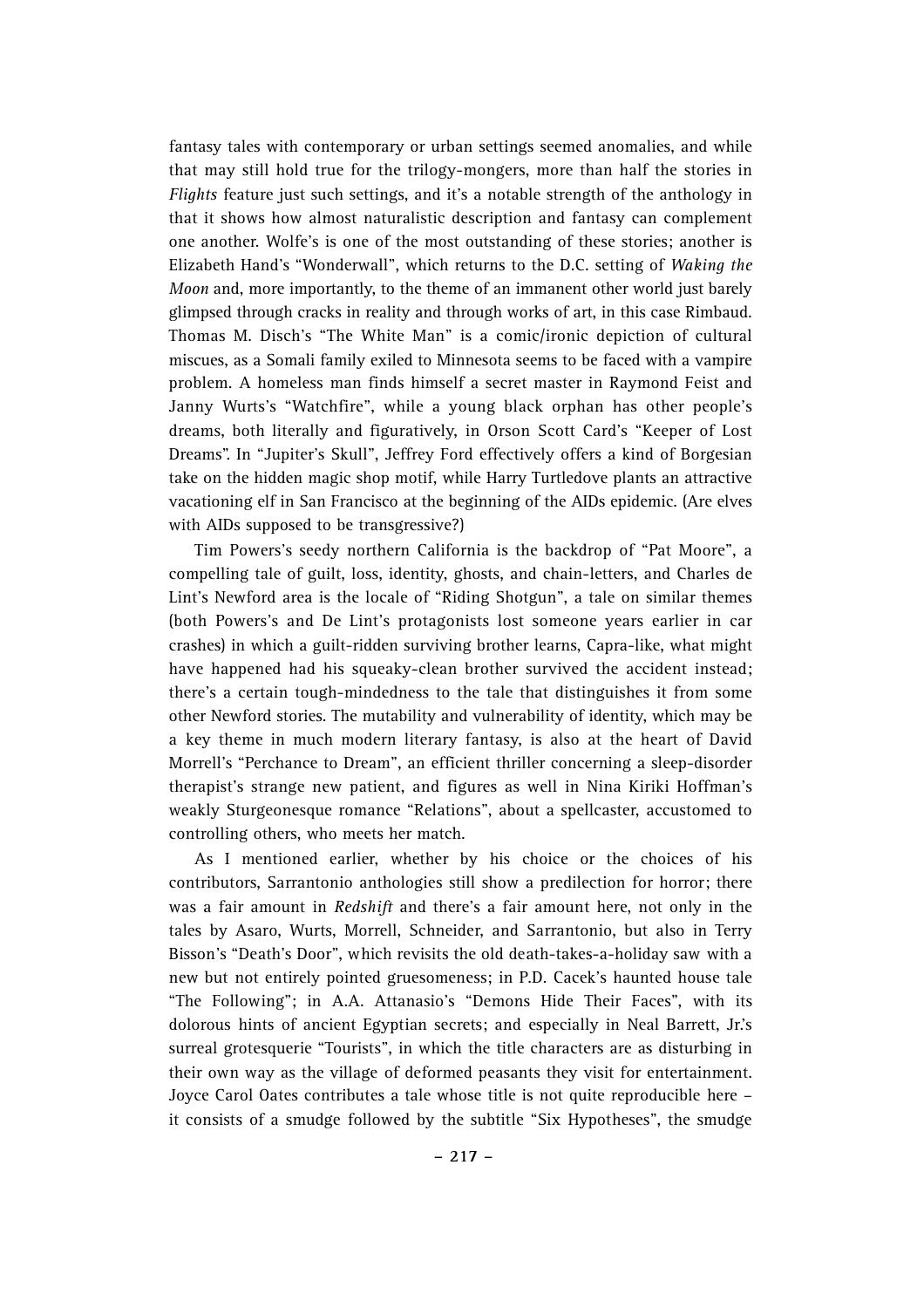being the name of a mysterious contagion that afflicts a family who, in the particulars of their behavior, is another of Oates's dysfunctional families on the verge of catastrophe. What's interesting is the manner in which she explores various ways the fantastic can be employed to illuminate such disasters. Finally, L.E. Modesitt contributes a tale involving fallen angels and their secret role in the heavenly scheme. In the end, one can hardly say that *Fliahts* gives us a representative view of modern fantasy – there is not much here to reflect the more genuinely radical views of fantasy associated with the circles of Kelly Link or Jeff Vandermeer or China Miéville – and one can hardly say that it storms any significant barricades, but it does offer a more than respectable percentage of excellent work by a terrifically eclectic selection of contributors.

Readers of SF histories, and particularly histories of SF illustration, have long been familiar with the name of Albert Robida, whose witty satirical illustrations for his own serialized novels of the future in the 1880s and 1890s are generally treated as both quaintly naïve (all the characters dress in variations of 19<sup>th</sup> century costumes, and architecture seems to have found no new styles after nearly a century) and remarkably prophetic (aircars, videophones, women's rights, mass-marketed food, aerial and bacteriological warfare). His major futuristic works, however – *Le Vingtième Siècle, La Guerre au vingtième siècle,* and *La Vie électrique* – have generally gone untranslated into English, resulting in Robida's reputation surviving as that of a proto-SF illustrator rather than, as the French SF scholar Pierre Versins insisted, one of the four great founding figures of SF (the others being Verne, Wells, and J.H. Rosny-aíné). Even the Clute-Nicholls Encyclopedia dismissed the texts of his long serialized novels as "undistinguished", a judgment that hardly seems well-considered now that we can read, for the first time in English, the full delightful text of *The Twentieth Century*, thanks to a sprightly translation by Philippe Willems, which is almost certainly the most important volume so far in Wesleyan University Press's *Early Classics of Science Fiction* series.

Robida, who died the same year *Amazing Stories* was launched, might well deserve a position closer to that which Versins claims. His rambling, endlessly inventive, and frequently hilarious narrative is not merely a collection of clever futuristic devices, as the often-reproduced illustrations might have led us to believe, but a surprisingly detailed and thorough portrait of a 1950s world so enamored by a kind of positivistic optimism that it remains blinded to its own near-catastrophic failings. Cities have risen vertically because of auto congestion, advertising is everywhere, women can choose freely among all professions, and the United States has long since broken up into a German east, a Chinese west, and a Mormon strip in the middle (except that the Mormons eventually had to move to England, which was OK since the British government decided to decamp to Calcutta). Russia simply disappeared in 1920 following a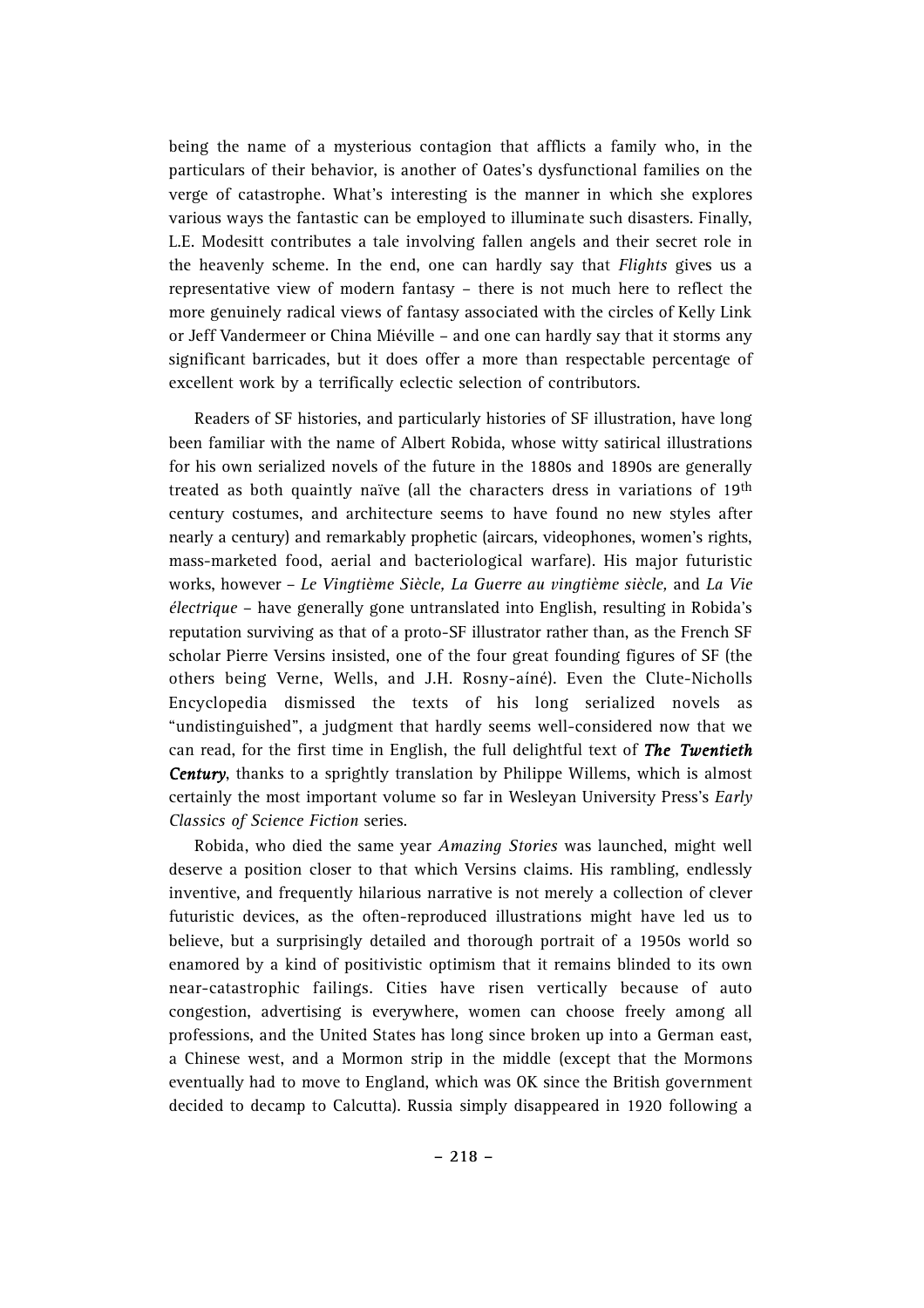series of massive terrorist explosions, Italy has been turned into a theme park, and France, by law, stages a new revolution every ten years. Of course, there is always the danger of retrofitting any archaic futurist text to subsequent events, and Willems is a bit guilty of this in his long and generally informative introduction (which also makes the unlikely claim for the novel as an early "hypermedia" text, even though the pictures and text do complement each other in a way that moves beyond mere illustration), but the overall effect of this beautifully-produced volume, supplemented by extensive notes, a bibliography, and a biography of Robida, is to leave us with the impression that one of the true glories of early SF has been all but submerged for more than a century, and that maybe we didn't know as much about this history as we thought we had.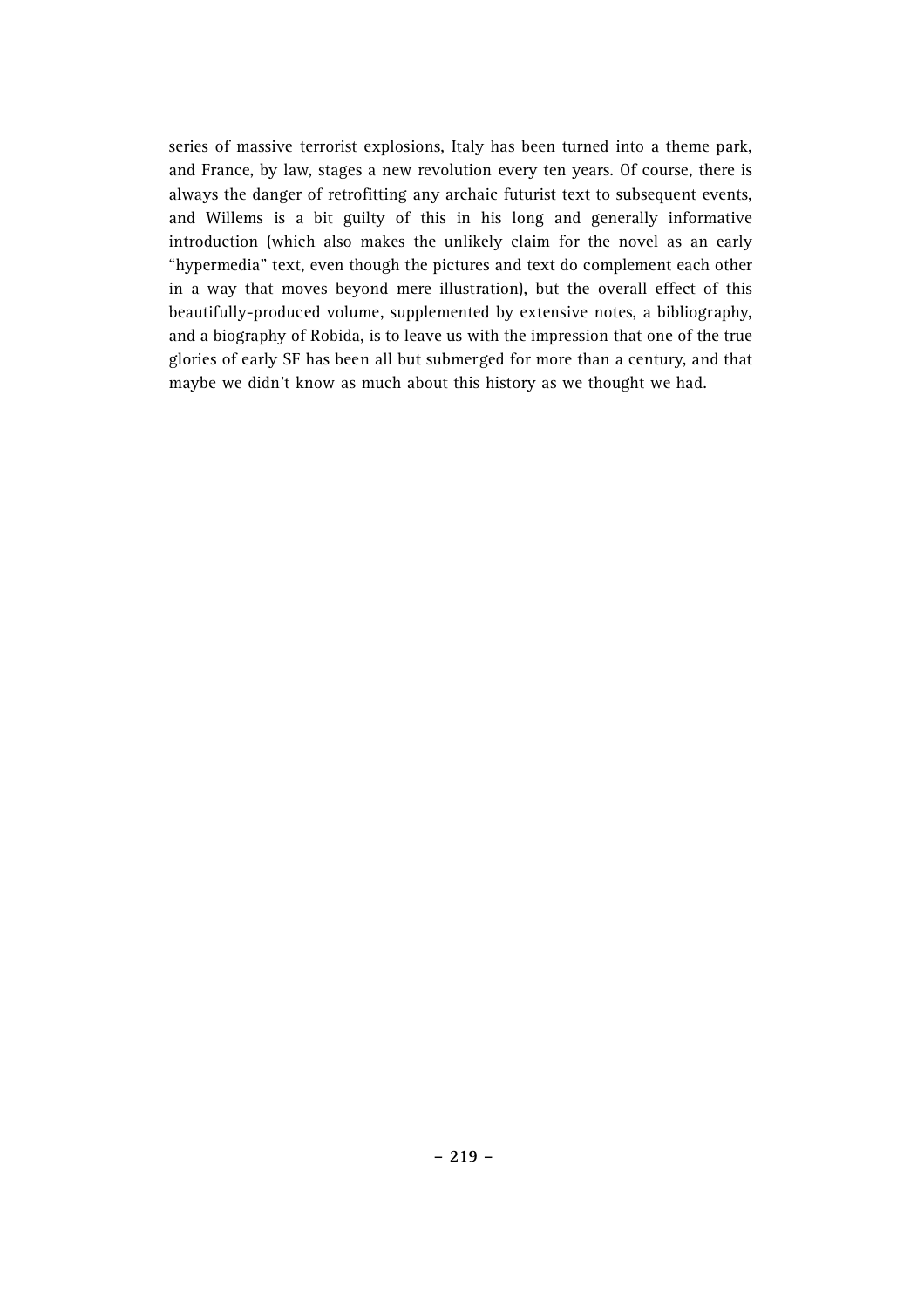**~~ July 2005, Locus #534 ~~** *Magic for Beginners* ~ Kelly Link

**\_\_\_\_\_\_\_\_\_\_\_\_\_\_\_\_\_**

Kelly Link has always maintained that she is fundamentally an SF writer, even when (as she noted in a *Locus* interview a few years ago) people helpfully point out to her that she's not, or that she's being co-opted by genre, or that there's not actually much SF at all in her fiction. In her much-anticipated second collection *Magic for Beginners*, there are perhaps two stories that could be read in conventional SF-nal ways, and even then you have to pretty much import your own SF machinery in order to impose rational explanations on narratives that resolutely follow their own logic. It's a pointless task, since these tales are every bit as remarkable as those in her first collection, *Stranger Things Happen*, meaning that they are not about rationality, and they do not benefit from explanations. It's a bit easier to think of her as a fantasy writer, with her fondness for zombies, ghosts, and witches, but if she's a fantasy writer it's more in the mode of a Jonathan Carroll than of the big, lumbering, landscape-drenched epics that have come to define the fantasy market. For that matter, we could view her as a young adult writer, given her youthful protagonists and eccentric parents and grandparents, but here again we need to think of YA fiction more in terms of Daniel Pinkwater than of, say, S.E. Hinton. Or, if we were concerned about how to fit her into the syllabus, we could view her as a kind of postmodern fabulist descended from the likes of Donald Barthelme, recombining the stuff of pop culture and fairy tales into fictions that are by turns dreamlike, self-referential, and enormously stylistically sophisticated. Finally, although this seems to have been largely overlooked in all the plaudits that have been deservedly heaped upon Link in the past few years – perhaps because humor is in some circles even less highly regarded than fantasy or SF – she is a very funny comic stylist, whose similes can be both startlingly insightful and bizarrely original: "She looked like someone had just set her favorite city on fire", she writes of the girl Charley in "The Hortlak"; or an orange corduroy covering "makes it appear as if the couch has just escaped from a maximum security prison for criminally insane furniture" (from "Magic for Beginners").

All of which adds up to the conclusion that Link is more to be celebrated than taxonomized, and that if she wants to think of herself as an SF writer, it's about as useful as anything else. There is a distinct sense of contingency and malleability about all her worlds, and that's essentially an SF angle of vision, even when the mechanisms of transformation aren't science-fictional at all. "Stone Animals", one of the most haunting and powerful pieces here (and a rare example of fantastic fiction selected for the annual *Best American Short Stories*),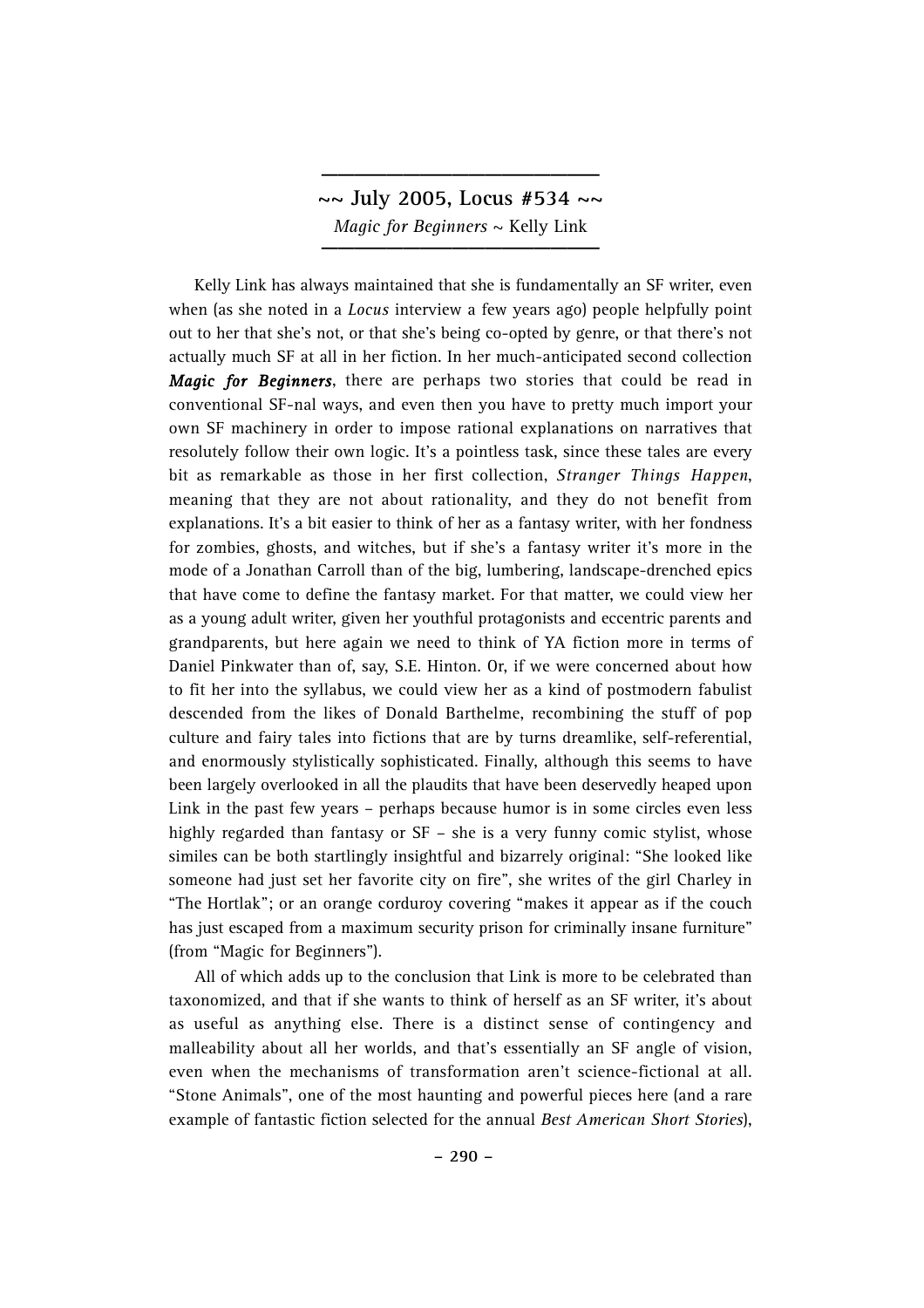begins with a premise that could either lead in the direction of John Cheever suburban malaise or a conventional haunted-house story: a young family has just moved from a cramped city apartment to a remote suburban house with a strange pair of stone rabbits by the front door. The husband plans to work mostly at home, but his dependent boss begins to find reasons for him to spend more time at the office, while the house begins to affect his family members in strange ways: all sorts of household items – the TV, the coffeemaker, even a toothbrush – seem to be haunted and unusable, while the wife begins obsessively painting rooms over and over. Meanwhile, a growing population of rabbits begins keeping a kind of vigil in the front yard. The ending, while apocalyptic in its own way, has far less to do with Amityville horrors than with the family's real internal anxieties. Interestingly, Link more often refers to the appurtenances of horror than of fantasy or SF, though in a decidedly bemused way. In "Magic for Beginners", my candidate for the other best story in the collection, a group of teenage friends share an obsession with a TV show called *The Library*, which appears according to no fixed schedule and on no particular station. The father of one of them is a horror writer whose novels all feature giant spiders and whose hobbies are shoplifting and reupholstering couches in hideous fabrics (which itself might be a comment on formula horror). But Link offers a few horror devices of her own, such as when one of the teenagers, whose mother has inherited a phone booth and wedding chapel in Las Vegas, calls the phone booth and talks with the main character from the TV show. Furthermore, we're repeatedly reminded that this entire story may itself be an episode from the show.

Even more directly related to horror fiction is "The Hortlak" (a title suggestive of de Maupassant's "The Horla"), set in an all-night convenience store frequented by rather pathetic zombies who emerge from the "Ausible Chasm" across the road. Essentially, though, the tale evolves into a kind of love triangle between the two young men who work at the store and the girl Charley, whose job is putting pets to sleep at the local animal shelter. Zombies – at least movie zombies, which are the kind Link most often writes about – also feature prominently in "Some Zombie Contingency Plans". The plans in the title are mostly in the mind of a young ex-con named Soap who has crashed a party in the suburbs and tries to pursue a relationship with a girl he meets there. Although Soap is fascinated by art, he realizes its limits: "Modern art is a waste of time. When the zombies show up, you can't worry about art". Ghosts, witches, and the devil show up as well: in "The Great Divorce", a husband who has married a dead wife (and had two dead children with her) tries to work out the problems in his marriage by taking the family to Disneyland, while in "Catskin" the youngest son of a witch who has been poisoned by a rival sets out to seek retribution, guided by a cat called Witch's Revenge – who may be his mother reincarnated. "Lull" begins with a lull in the conversation at a weekly poker party and ends up with a separated husband named Ed trying to reconnect with his wife Susan, but along the way is a lengthy